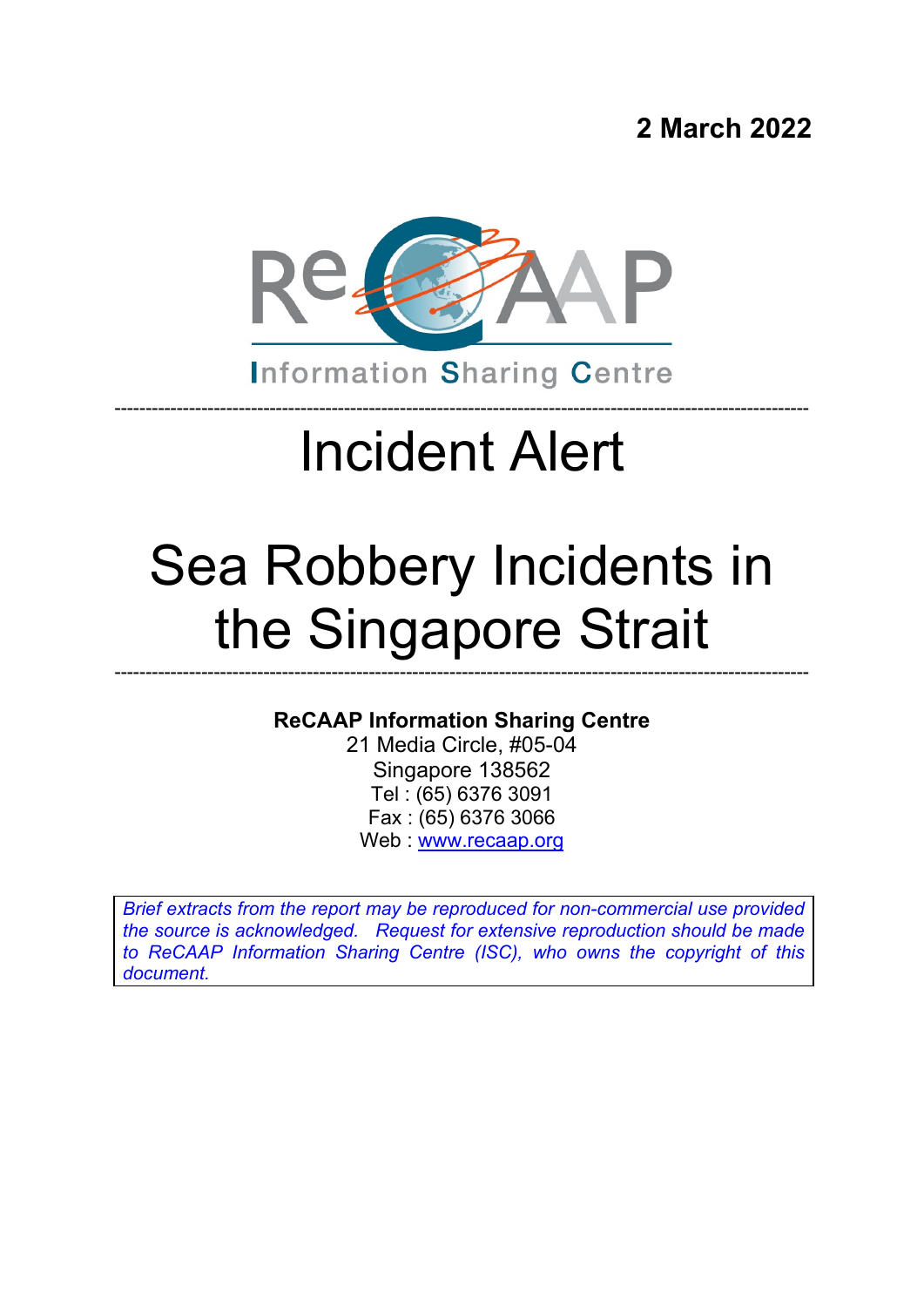

**IA 02/2022 2 March 2022**

#### **Sea robbery incidents in the Singapore Strait**

**Since the issuance of the Incident Alert (01/2022) on 22 Feb 22, incidents continue to occur to ships while underway in the Singapore Strait (SS). On 2 March, three incidents were reported within an interval of four hours and at close proximity to each other. The ReCAAP ISC alerts the maritime community of the situation and advises ships transiting the area to exercise enhanced vigilance.**

All the three incidents on 2 Mar occurred **off Nongsa Point, Batam Island (Indonesia).** The perpetrators were armed in the three incidents (with a lookalike gun, knives, axe and metal rods). However, the perpetrators did not threaten or harm the crew, and escaped upon being sighted. The crew was safe and nothing was stolen in all three incidents.

With these three incidents, a total of 16 incidents were reported in the SS since January 2022, comprising 12 incidents in the eastbound lane of the Traffic Separation Scheme (TSS), two incidents in the precautionary area, one incident in the westbound lane and one incident outside the TSS.

The locations of 16 incidents are indicated with latitude and longitude in the map next page. All the incidents were of low severity level. There was no report of the crew being threatened or injured. Engine spares were stolen in two incidents, ship stores in two incidents, scrap metal in one incident, item stolen was not known in one incident and nothing was stolen in the other 10 incidents.

The ReCAAP ISC is concerned with the persistent occurrence of incidents in the Singapore Strait, particularly the increase of incidents off Nongsa Point, Batam Island.

#### **Since the perpetrators are not arrested, there is a possibility of continued occurrence of incidents in the Singapore Strait.**

The ReCAAP ISC urges the littoral States to increase patrols and enforcement in their respective territorial seas/archipelagic waters, and promote cooperation and coordination among the littoral States in patrols and information sharing on incidents and criminal groups involved in order to arrest the perpetrators.

**All ships are advised to intensify vigilance and maintain look-out while transiting the areas of concern, particularly during night time**, adopt preventive measures and report all incidents immediately to the nearest coastal State. Ship masters and crew are advised to get the latest information (at [www.recaap.org\)](http://www.recaap.org/) and tune-in to advisories and navigational broadcasts announced by the littoral States.

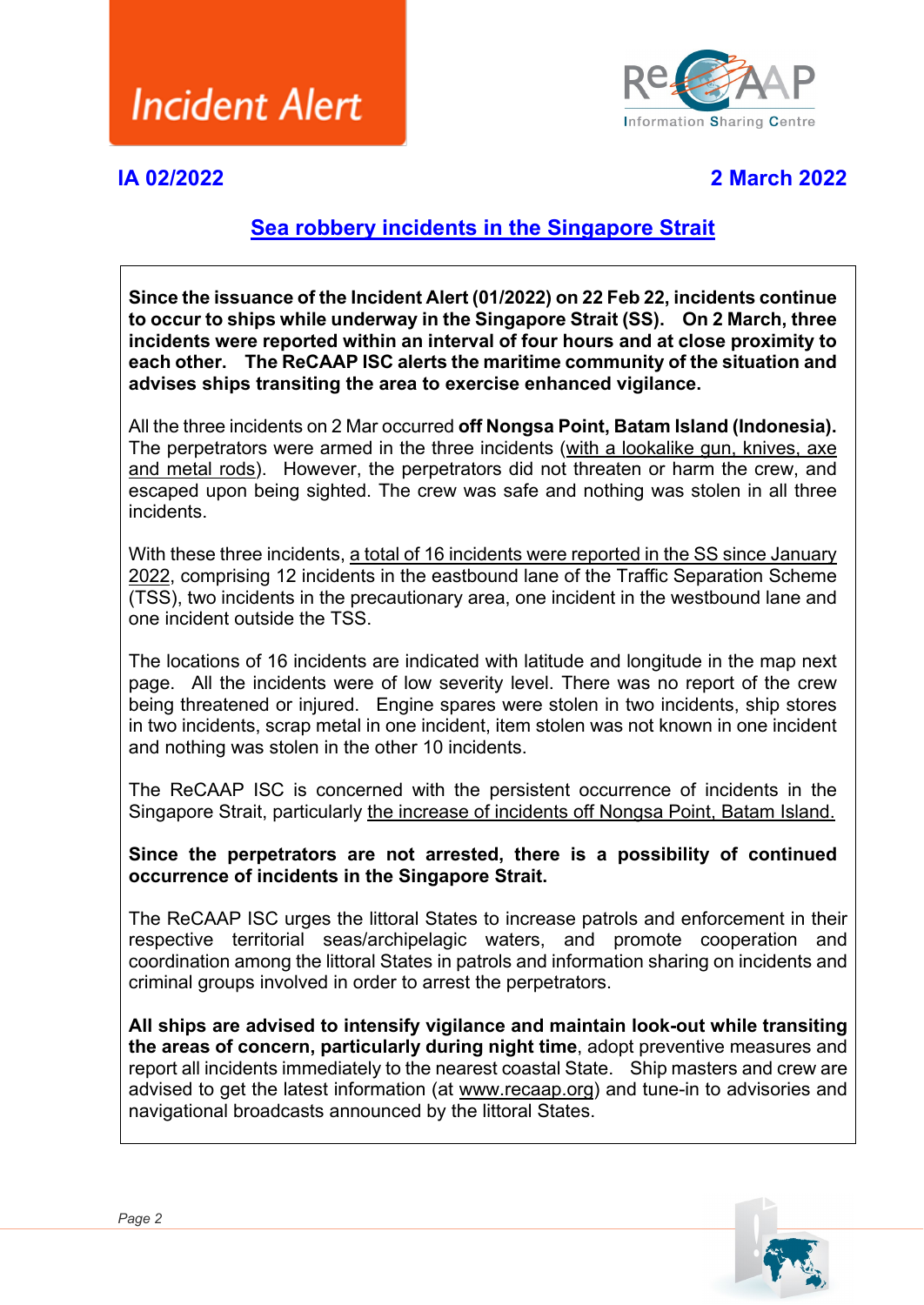



#### **Location of Incidents in the Singapore Strait (since January 2022)**

Since January 2022, ReCAAP Focal Point (Singapore) reported to the ReCAAP ISC 16 incidents that occurred to ships while underway in the Singapore Strait. The locations of the incidents are shown in the map below; and description of the incidents are in Annex A.



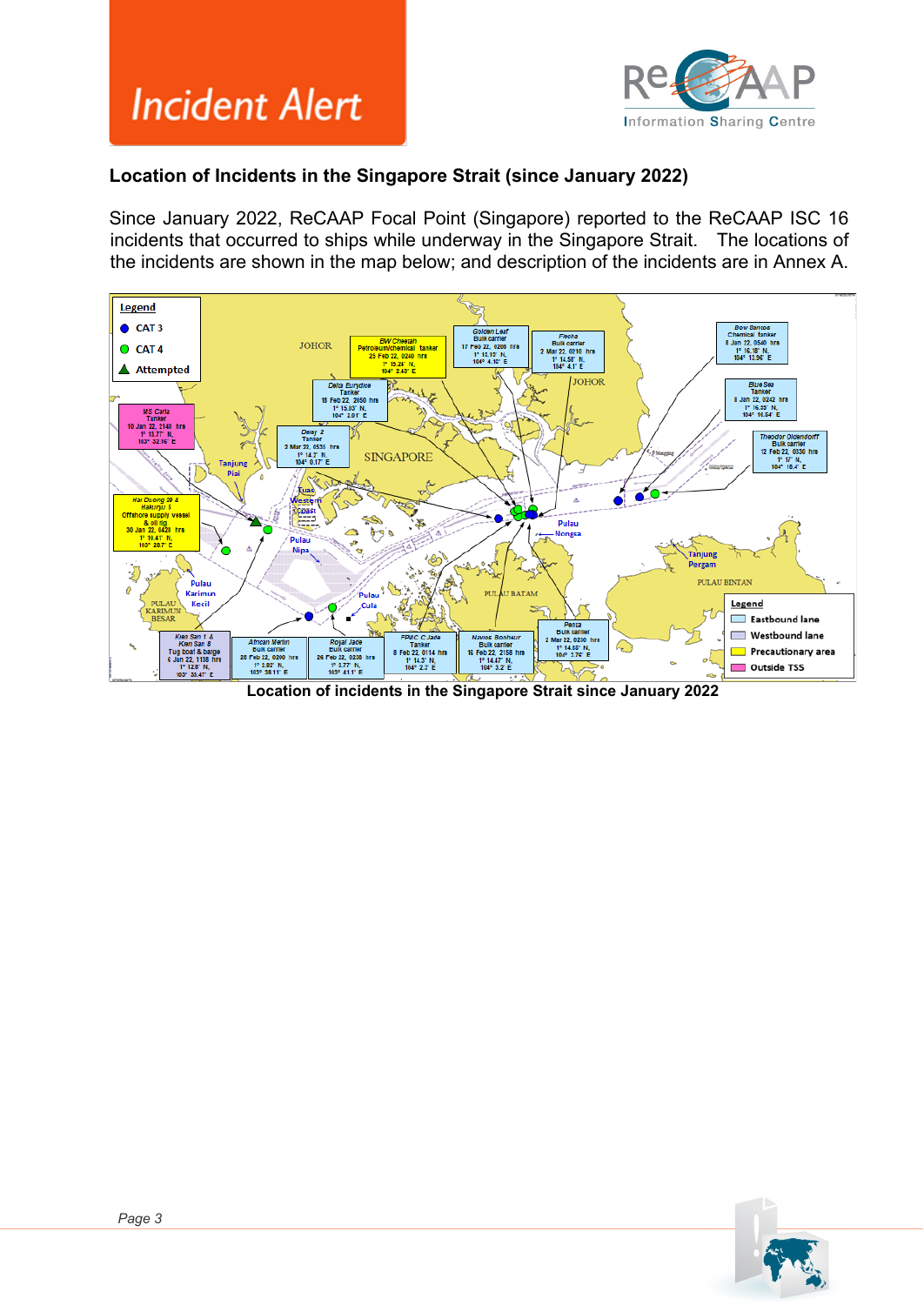

**Annex A**

The description of the 16 incidents as shown below:

| S/N            | <b>Date/Time/location</b>                                                                                          | <b>Details of Incidents</b>                                                                                                                                                                                                                                                                          |
|----------------|--------------------------------------------------------------------------------------------------------------------|------------------------------------------------------------------------------------------------------------------------------------------------------------------------------------------------------------------------------------------------------------------------------------------------------|
| 1 <sub>1</sub> | 06/01/22<br>1138 hrs<br>Approximately 2.9<br>nm southwest off                                                      | While underway, one unauthorised person was sighted on board<br>the barge that was being towed by the tug boat. One small craft was<br>also sighted alongside the barge. The perpetrator left the barge about<br>12 minutes later, and escaped in a sampan.                                          |
|                | <b>Tuas Western</b><br><b>Coast</b> (Singapore),<br>in the westbound<br>lane of the TSS in<br>the Singapore Strait | The master reported the incident to Singapore Vessel Traffic<br>Information System (VTIS). Some scrap metals were stolen from<br>the barge. The crew was safe and accounted for. No assistance<br>was required. The tug boat and barge were bound for Penang,<br>Malaysia.                           |
|                |                                                                                                                    | A safety navigational broadcast was initiated. The Republic of<br>Singapore Navy's (RSN) Maritime Security Task Force (MSTF) and<br>Singapore Police Coast Guard were notified.                                                                                                                      |
| 2.             | 08/01/22<br>0242 hrs<br>Approximately 6.4<br>nm northwest of<br>Tanjung Pergam,                                    | While underway, the duty oiler sighted four unauthorised persons<br>in the engine room. One of them was armed with a long knife.<br>The perpetrators escaped upon being sighted. The ship's alarm was<br>raised. The crew conducted search on board with no further sighting<br>of the perpetrators. |
|                | <b>Bintan Island</b><br>(Indonesia), in the<br>eastbound lane of<br>the TSS in the<br>Singapore Strait             | The master reported the incident to Singapore VTIS. Nothing was<br>stolen. The crew are safe. The master confirmed that no assistance<br>required. The ship departed Pengerang, West Johor, Malaysia and is<br>bound for Kanokawa, Japan.                                                            |
|                |                                                                                                                    | A safety navigational broadcast was initiated. The RSN's MSTF and<br>Singapore Police Coast Guard were notified. Information of the<br>incident was shared with Malaysian and Indonesian authorities.                                                                                                |

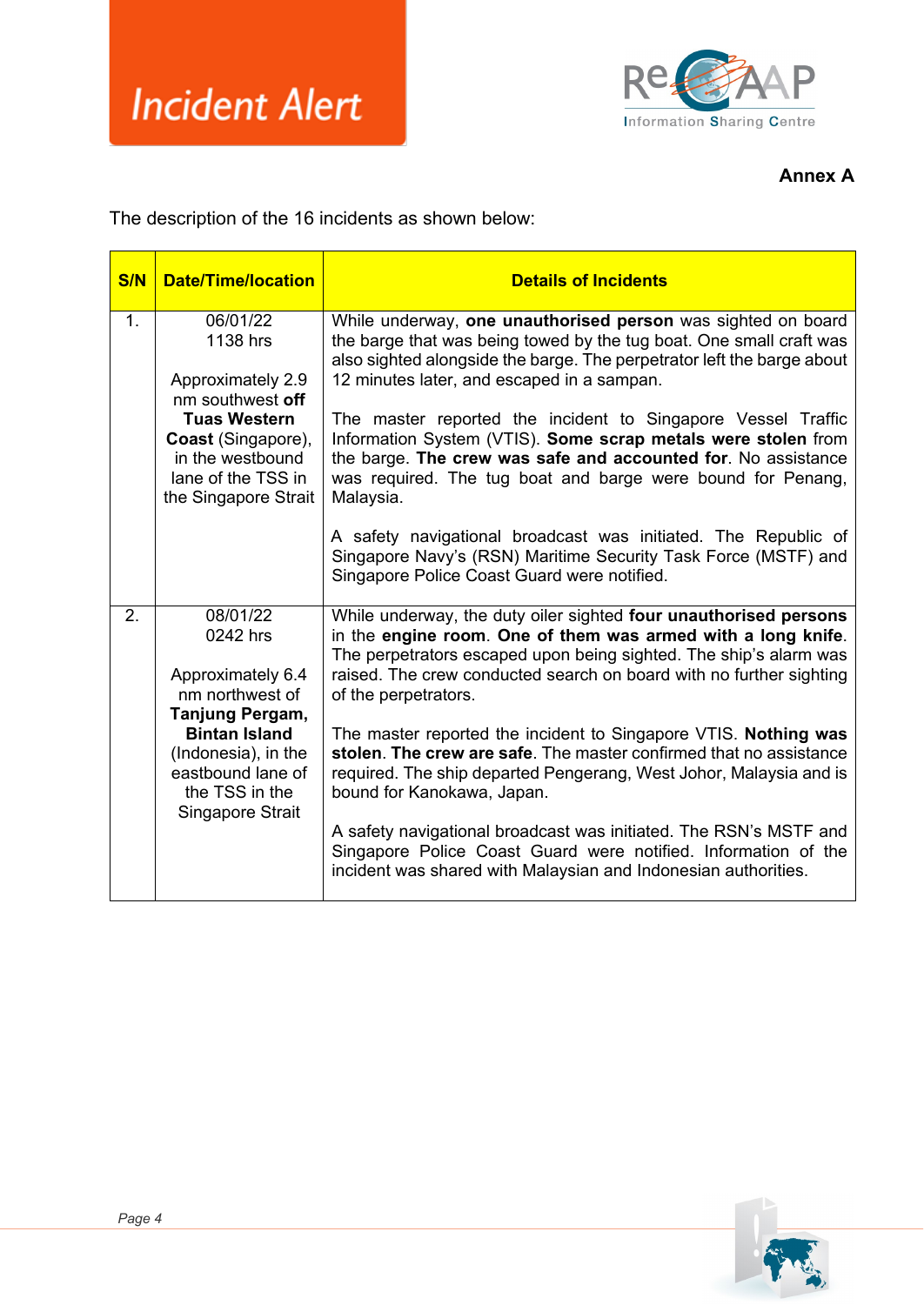

| <b>S/N</b> | <b>Date/Time/location</b>                                                                                                                                                               | <b>Details of Incidents</b>                                                                                                                                                                                                                                                                                                                                                                                                             |
|------------|-----------------------------------------------------------------------------------------------------------------------------------------------------------------------------------------|-----------------------------------------------------------------------------------------------------------------------------------------------------------------------------------------------------------------------------------------------------------------------------------------------------------------------------------------------------------------------------------------------------------------------------------------|
| 3.         | 08/01/22<br>0540 hrs<br>Approximately 8 nm<br>northwest of<br>Tanjung Pergam,<br><b>Bintan Island</b><br>(Indonesia), in the<br>eastbound lane of<br>the TSS in the<br>Singapore Strait | While underway, four unauthorised persons armed with knives<br>were sighted in the engine room. The master raised the alarm and<br>the crew mustered at the bridge.                                                                                                                                                                                                                                                                     |
|            |                                                                                                                                                                                         | The master reported the incident to Singapore VTIS. At about 0644<br>hrs, the master updated Singapore VTIS that a search on board the<br>ship was completed with no further sighting of the perpetrators. The<br>crew was safe and accounted for with no report of injuries.<br>However, the loss of property cannot be ascertained. The master<br>informed VTIS East that no assistance was required and resumed her<br>voyage.       |
|            |                                                                                                                                                                                         | A safety navigational broadcast was initiated. The RSN's MSTF and<br>Singapore Police Coast Guard were notified. Information of the<br>incident was shared with Malaysian and Indonesian authorities.                                                                                                                                                                                                                                   |
| 4.         | 10/01/22<br>2140 hrs<br>Approximately 2.65                                                                                                                                              | While underway, the duty deck officer sighted five perpetrators on<br>board a wooden boat placing a ladder at the port side of the ship. The<br>ship's alarm was raised, and the perpetrators abandoned the<br>boarding and sped away.                                                                                                                                                                                                  |
|            | nm from Tanjung<br>Piai, (Malaysia),<br>outside of the TSS<br>in the Singapore<br><b>Strait</b>                                                                                         | The master reported the incident to the Port Operation Control Centre<br>(VTIS West). Safety broadcast on anti-piracy watch was carried out<br>and it increased to every half hour interval to warn all ships to<br>maintain vigilant watch at all times.                                                                                                                                                                               |
| 5.         | 30/01/22<br>0428 hrs<br>Approximately 4.6<br>nm northeast of<br><b>Karimun Kecil</b><br><b>Island</b> (Indonesia),<br>in the                                                            | While underway, two unauthorised persons were sighted on the<br>ship's port side midship from the ship's CCTV camera. The incident<br>took place while the supply ship was towing an oil rig Hakuryu 5. The<br>ship's alarm was raised and crew mustered. A search on board was<br>conducted. At 0446 hrs, the master updated Singapore VTIS that the<br>search on board was completed with no further sighting of the<br>perpetrators. |
|            | <b>Precautionary Area</b><br>of the TSS in the<br>Singapore Strait                                                                                                                      | The master reported that nothing was stolen. The crew was safe<br>and accounted for. The master did not require any assistance and<br>continued the voyage to Singapore.                                                                                                                                                                                                                                                                |
|            |                                                                                                                                                                                         | A safety navigational broadcast was initiated. The RSN's MSTF and<br>Singapore Police Coast Guard were notified. Information of the<br>incident was shared with the Malaysian and Indonesian authorities.                                                                                                                                                                                                                               |

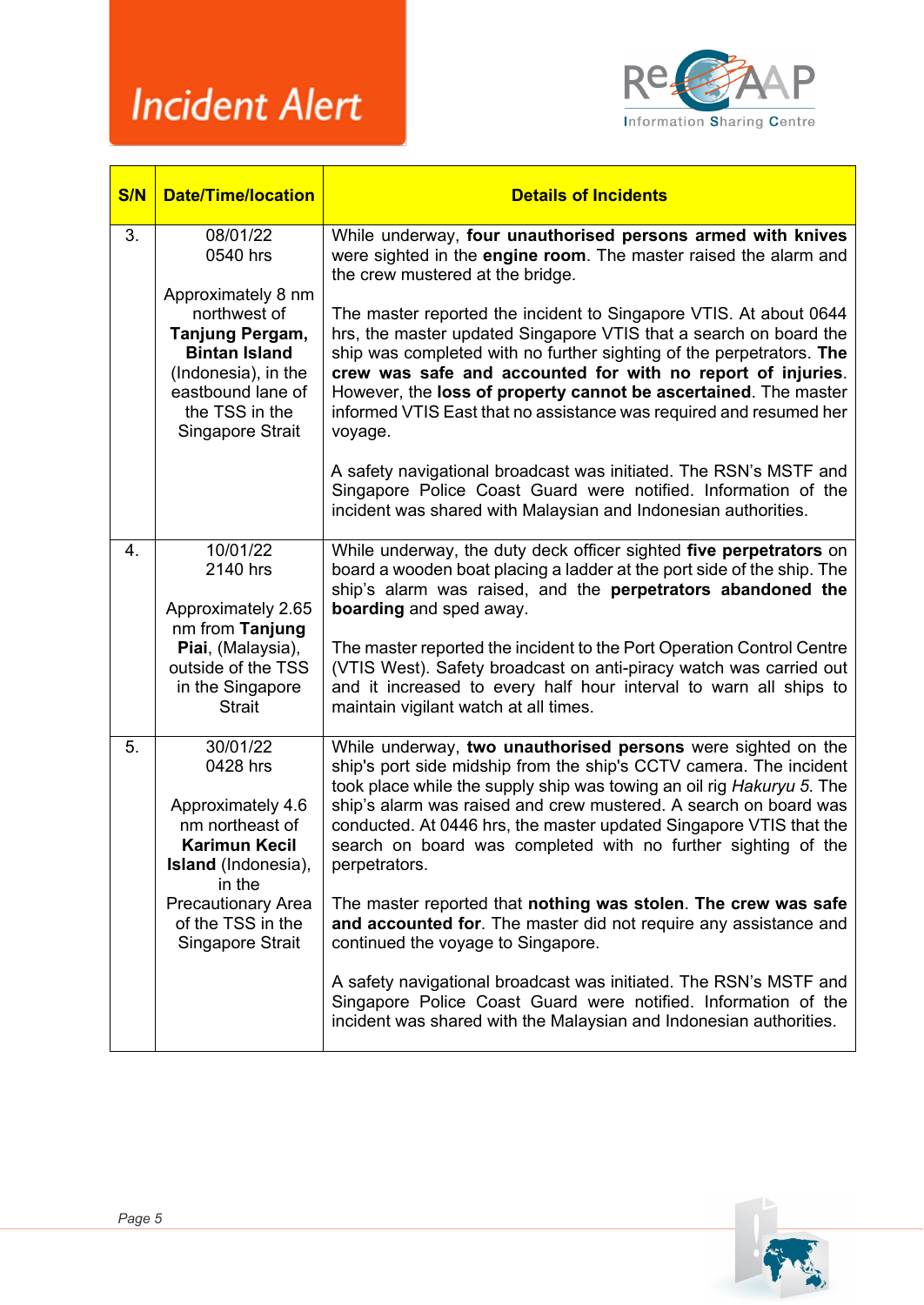

| S/N              | <b>Date/Time/location</b>                                                                                                                                                                 | <b>Details of Incidents</b>                                                                                                                                                                                                                                                                                                                                                                                                                                                                                                                                                                                                                                                                                     |
|------------------|-------------------------------------------------------------------------------------------------------------------------------------------------------------------------------------------|-----------------------------------------------------------------------------------------------------------------------------------------------------------------------------------------------------------------------------------------------------------------------------------------------------------------------------------------------------------------------------------------------------------------------------------------------------------------------------------------------------------------------------------------------------------------------------------------------------------------------------------------------------------------------------------------------------------------|
| 6.               | 08/02/22<br>0114 hrs<br>Approximately 3.1<br>nm northwest of<br>Pulau Nongsa,<br><b>Batam Island</b><br>(Indonesia), in the<br>eastbound lane of<br>the TSS in the<br>Singapore Strait    | While underway, the crew sighted four unauthorised persons in the<br>engine room. The ship's alarm was raised and crew mustered at the<br>bridge. The perpetrators were seen escaping in a small craft. The<br>crew conducted a search on board with no further sighting of the<br>perpetrators. The master declared that nothing was stolen and the<br>crew was safe with no injury.<br>A safety navigational broadcast was initiated. The RSN's MSTF and<br>Singapore Police Coast Guard were notified. Information of the<br>incident was shared with the Indonesian authorities.                                                                                                                            |
| $\overline{7}$ . | 12/02/22<br>$0330$ hrs<br>Approximately 6 nm<br>northwest of<br>Tanjung Pergam,<br><b>Bintan Island</b><br>(Indonesia), in the<br>eastbound lane of<br>the TSS in the<br>Singapore Strait | While underway, the crew sighted two unauthorised persons in the<br>engine room. Ship's alarm was raised and crew mustered. The<br>perpetrators escaped when the alarm was raised. A search on board<br>the ship was carried out with no further sighting of the perpetrators.<br>The master declared some engine spare parts were stolen. The<br>crew was safe with no injury. The ship departed Singapore and is<br>bound for Qingdao, China.<br>A safety navigational broadcast was initiated. The RSN and<br>Singapore Police Coast Guard were notified. Information of the<br>incident was shared with the Indonesian and Malaysian authorities.                                                           |
| 8.               | 16/02/22<br>2158 hrs<br>Approximately 3.6<br>nm northwest of<br>Nongsa Point,<br><b>Batam Island</b><br>(Indonesia), in the<br>eastbound lane of<br>the TSS in the<br>Singapore Strait    | While underway, the crew sighted two unauthorised persons<br>escaping from the starboard quarter stern deck of the ship. The<br>master reported the incident to Singapore VTIS.<br>A search on board the ship was carried out with no further sighting of<br>the perpetrators. The master declared that nothing was stolen.<br>The crew was safe and accounted for. The master declared that<br>no assistance was required and continued with the voyage. The ship<br>is bound for Kwangyang, Republic of Korea.<br>A safety navigational broadcast was initiated. The RSN's MSTF and<br>Singapore Police Coast Guard were notified. Information of the<br>incident was shared with the Indonesian authorities. |

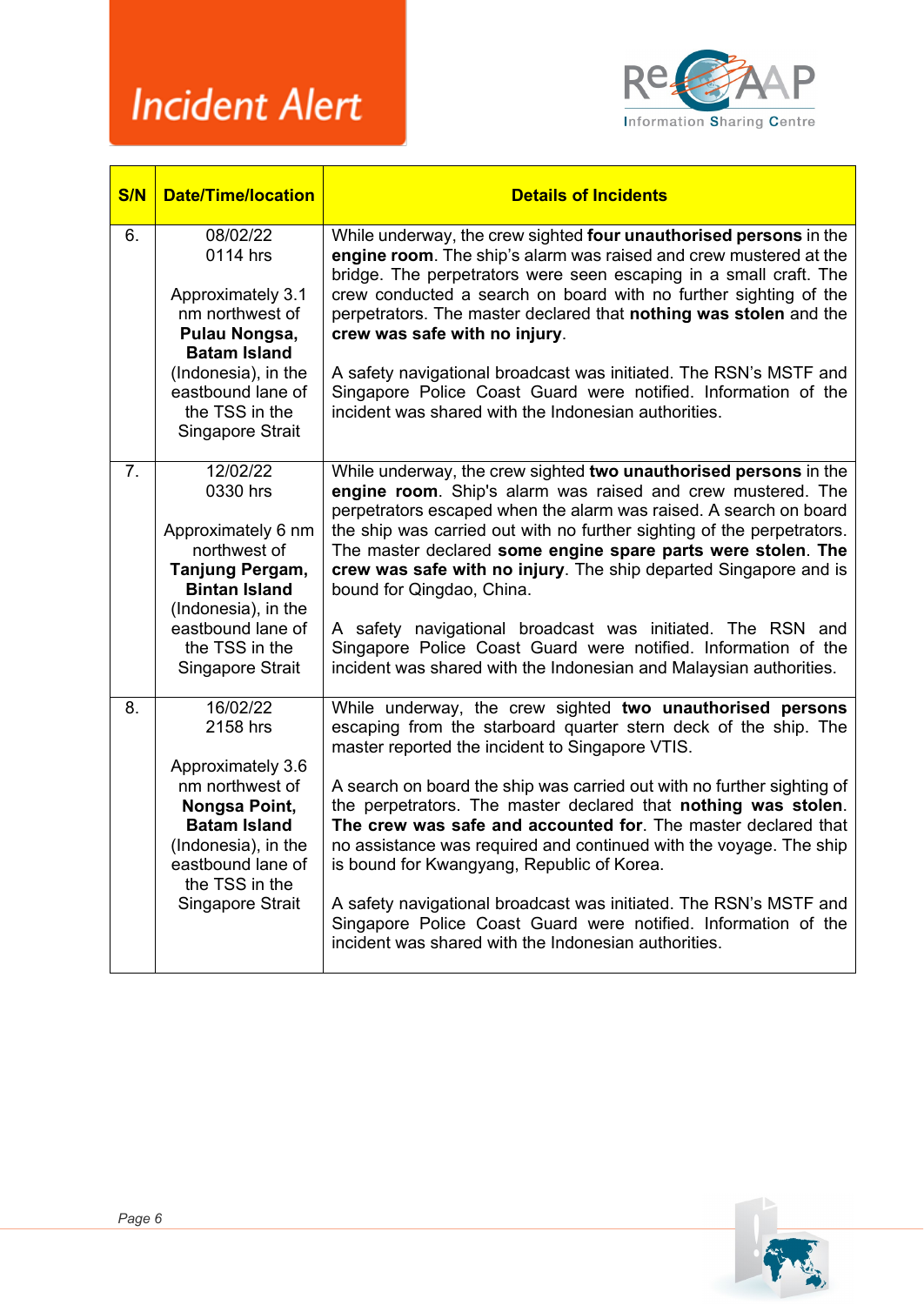

| <b>S/N</b> | <b>Date/Time/location</b>                                                                                              | <b>Details of Incidents</b>                                                                                                                                                                                                                                                                                                               |
|------------|------------------------------------------------------------------------------------------------------------------------|-------------------------------------------------------------------------------------------------------------------------------------------------------------------------------------------------------------------------------------------------------------------------------------------------------------------------------------------|
| 9.         | 17/02/22<br>0208 hrs<br>Approximately 3.7                                                                              | While underway, the crew sighted two unauthorised persons on the<br>starboard side main deck of the ship. The master reported the<br>incident to Singapore VTIS.                                                                                                                                                                          |
|            | nm northwest of<br>Nongsa Point,<br><b>Batam Island</b><br>(Indonesia), in the<br>eastbound lane of<br>the TSS in the  | A search on board the ship was carried out with no further sighting of<br>the perpetrators. The master declared that nothing was stolen. The<br>crew was safe and accounted for. The master declared that no<br>assistance was required and continued with the voyage. The ship<br>departed Singapore and is bound for Sarawak, Malaysia. |
|            | Singapore Strait                                                                                                       | A safety navigational broadcast was initiated. The RSN's MSTF and<br>Singapore Police Coast Guard were notified. Information of the<br>incident was shared with the Indonesian authorities.                                                                                                                                               |
| 10.        | 18/02/22<br>2050 hrs                                                                                                   | While underway, two unauthorised persons were sighted in the<br>engine room. The ship's alarm was raised and crew mustered. Upon<br>realising that the crew had been alerted, the perpetrators escaped in                                                                                                                                 |
|            | Approximately 4.8<br>nm northwest of                                                                                   | a small boat. The master reported the incident to Singapore VTIS.                                                                                                                                                                                                                                                                         |
|            | Nongsa Point,<br><b>Batam Island</b><br>(Indonesia), in the<br>eastbound lane of<br>the TSS in the<br>Singapore Strait | A search on board the ship was carried out with no further sighting of<br>the perpetrators. The master declared that nothing was stolen. The<br>crew was safe and accounted for. The master declared that no<br>assistance was required and continued with the voyage. The ship is<br>bound for Sriracha, Thailand.                       |
|            |                                                                                                                        | A safety navigational broadcast was initiated. The RSN's MSTF and<br>Singapore Police Coast Guard were notified. Information of the<br>incident was shared with the Indonesian authorities.                                                                                                                                               |
| 11.        | 25/2/22<br>0240 hrs                                                                                                    | While underway, the ship's 3 <sup>rd</sup> engineer and oiler spotted two<br>perpetrators in the engine room making their exit via the engine<br>room skylight. The engineer reported the incident to the bridge. A                                                                                                                       |
|            | Approximately 4.4<br>nm northwest of<br>Nongsa Point,                                                                  | search on board the ship was conducted with no further sighting of<br>the perpetrators.                                                                                                                                                                                                                                                   |
|            | <b>Batam Island</b><br>(Indonesia), in the<br>precautionary area<br>of the Traffic<br>Separation<br>Scheme (TSS) in    | During the search, the compressor for charging the self-<br>contained breathing apparatus (SCBA) and the hose for<br>charging the lifeboat compressed air bottles were found<br>missing. The crew was safe.                                                                                                                               |
|            | the Singapore<br>Strait (SS).                                                                                          |                                                                                                                                                                                                                                                                                                                                           |

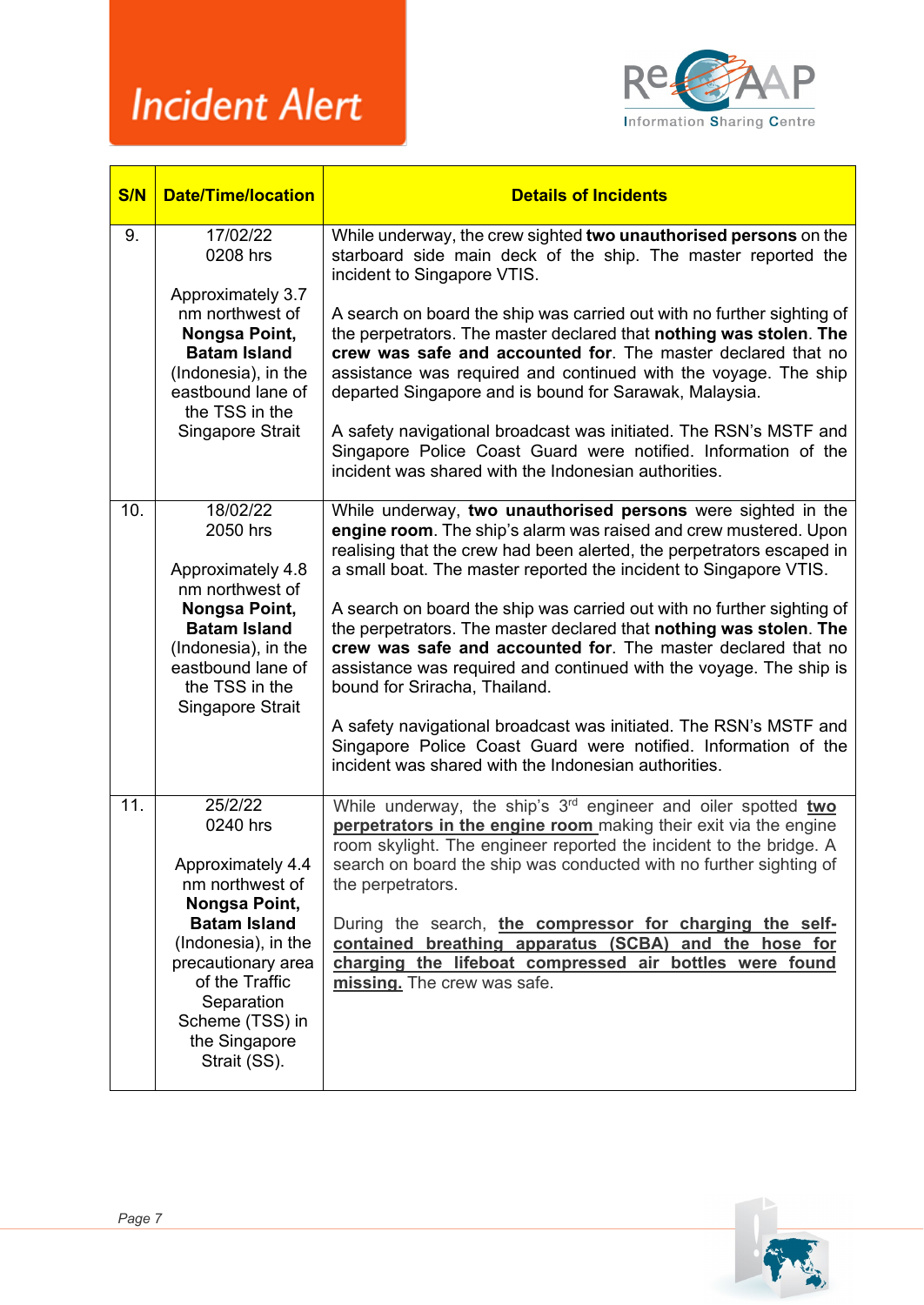

| S/N | <b>Date/Time/location</b>                                                                                                                                                            | <b>Details of Incidents</b>                                                                                                                                                                                                                                                                                                                                                                                                                                                                                                                                                                                                                                                                                                                                                                |
|-----|--------------------------------------------------------------------------------------------------------------------------------------------------------------------------------------|--------------------------------------------------------------------------------------------------------------------------------------------------------------------------------------------------------------------------------------------------------------------------------------------------------------------------------------------------------------------------------------------------------------------------------------------------------------------------------------------------------------------------------------------------------------------------------------------------------------------------------------------------------------------------------------------------------------------------------------------------------------------------------------------|
| 12. | 26/2/22<br>0238 hrs<br>Approximately 2.1<br>nm northwest of<br><b>Pulau Cula</b><br>(Indonesia) in the<br>eastbound lane of<br>the TSS in the SS.                                    | While underway, five perpetrators were sighted at the starboard<br>guarter stern deck. The alarm was raised, and the perpetrators<br>escaped in a small boat. One set of welding equipment was<br>reported stolen.<br>The crew was mustered and a search on board the ship was<br>conducted. The crew was safe. The master reported the incident<br>to Singapore Vessel Traffic Information System (VTIS) and<br>confirmed that no assistance is required.<br>A safety navigational broadcast was initiated. The Republic of<br>Singapore Navy's (RSN) Maritime Security Task Force (MSTF)<br>and Singapore Police Coast Guard were notified. Information of the<br>incident was shared with the Indonesian authorities.<br>The Singapore Police Coast Guard officers boarded the ship for |
|     |                                                                                                                                                                                      | investigation upon her arrival in Singapore.                                                                                                                                                                                                                                                                                                                                                                                                                                                                                                                                                                                                                                                                                                                                               |
| 13. | 28/2/22<br>0200 hrs<br>Approximately<br>4.6 nm west of<br><b>Pulau Cula</b><br>(Indonesia), in<br>the eastbound<br>lane of the TSS<br>in the Singapore<br>Strait.                    | While underway, three perpetrators armed with knives were<br>sighted roaming on the main deck. The ship alarm was raised<br>and crew mustered.<br>A search on board the ship was conducted and some engine<br>spares were reported stolen. The perpetrators escaped. The<br>crew was safe. The master reported the incident to Singapore<br>VTIS.<br>A safety navigational broadcast was initiated. The RSN's MSTF<br>and Singapore Police Coast Guard were notified. Information of the<br>incident was shared with the Indonesian authorities.<br>The Singapore Police Coast Guard officers boarded the ship for<br>investigation upon her arrival in Singapore.                                                                                                                         |
| 14. | 2/3/22<br>0210 hrs<br>Approximately 3.2<br>nm northwest of<br>Nongsa Point,<br><b>Batam Island</b><br>(Indonesia), in the<br>eastbound lane of<br>the TSS in the<br>Singapore Strait | While underway, three unauthorised persons armed with axe and<br>rods were sighted at the emergency generator room. The ship's<br>alarm was raised and crew mustered. The perpetrators escaped upon<br>being sighted. The master reported the incident to Singapore VTIS.<br>A search on board the ship was carried out. The master declared<br>that nothing was stolen. The crew was safe with no injury. The<br>master declared that no assistance was required and continued with<br>the voyage. The ship departed Singapore and is bound for Qingdao,<br>China.<br>A safety navigational broadcast was initiated. The RSN's MSTF and<br>Singapore Police Coast Guard were notified. Information of the<br>incident was shared with the Indonesian authorities.                         |